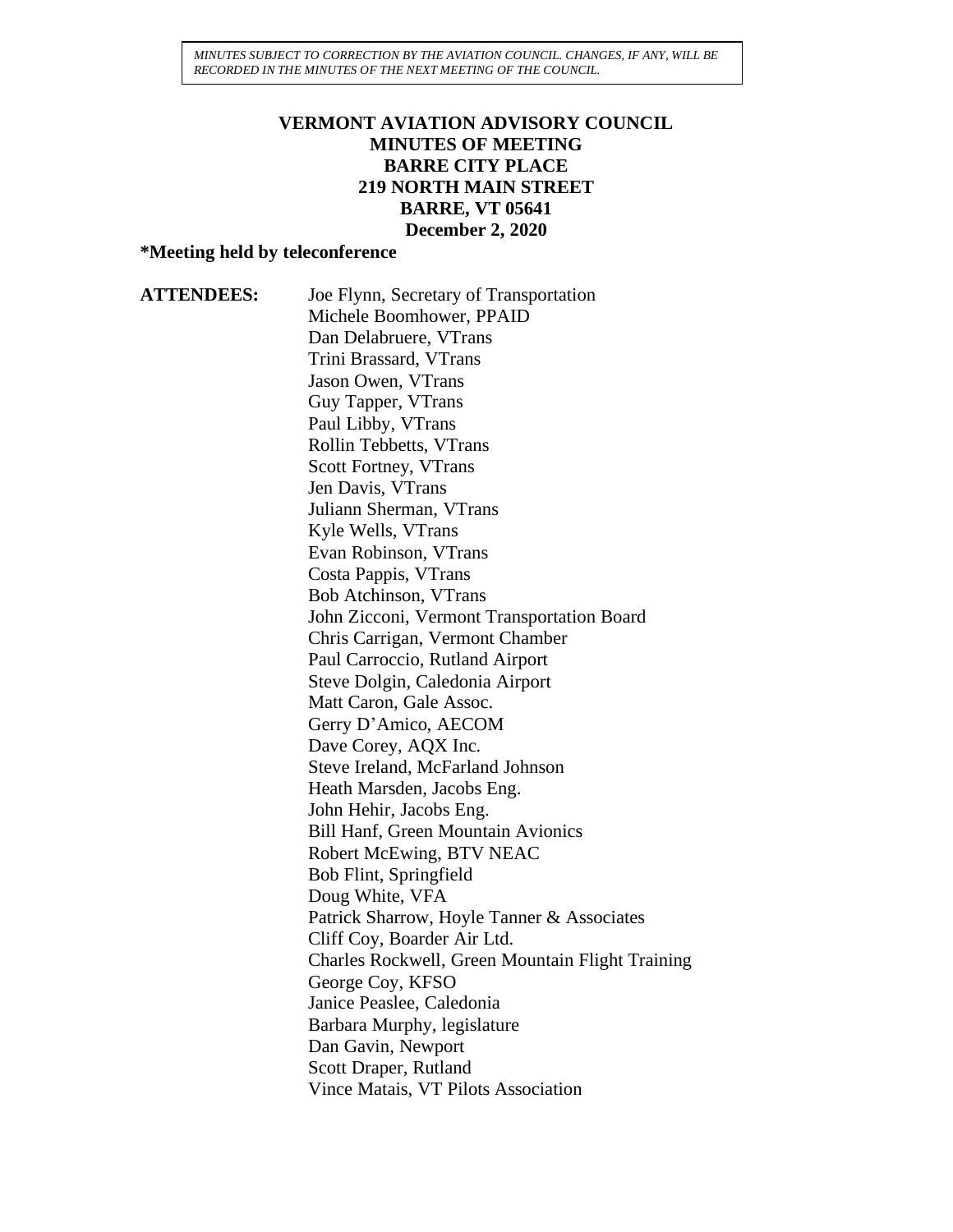## **1. CALL TO ORDER and ANNOUNCEMENTS**

Dan Delabruere called the teleconference meeting to order at 1:02 PM and explained the procedure to be followed.

#### *Announcements*

An application has been submitted to the Transportation Board and a public hearing will be held on 12/17/20 regarding the naming of the Rutland terminal as "Walter E. Houghton Memorial Terminal". Contact John Zacconi at the Transportation Board for more information.

## **2. PUBLIC INPUT**

- ➢ Vincent Matais, Vermont Pilots Association, said the Caledonian Airport has been out of airplane fuel for the past 10 months. There is a proposal to have the Vermont Pilots Association purchase the gas. Dan Delabruere said he will provide more information on the matter after the meeting.
- $\triangleright$  Paul Carroccio, Rutland, asked about the status of the DMV using the Springfield Airport for commercial drivers license testing. Dan Delabruere said the DMV had to find a place to do CDL testing. The situation is temporary and the FAA did not have a problem with the proposal. A large area has been paved which can be used by airplanes afterward. The terminal building is not being used. Trini Brassard added the Graves Building is being used where CDL testing was done before. There is no impact to the runways. Upgrades to the building have been done using CARES Act money. Bob Flint observed the arrangement solves the problem for the DMV for space and improves the property which will be developable commercially.
- ➢ Cliff Coy asked if there is a list of projects funded by the CARES Act. Trini Brassard said there are multiple sources for CARES Act funding. The money allocated to the state is to be used to offset costs due to COVID. VTrans will use FAA funding from the CARES Act to upgrade the fuel farm at each airport, for example.

### **3. APPROVAL OF MINUTES**

*January 13, 2020*

**MOTION by Paul Carroccio, SECOND by Barbara Murphy, to approve the 1/13/20 minutes as written. VOTING: unanimous; motion carried.**

### **4. CAPE AIR UPDATE**

Dan Delabruere reported Cape Air began service in Rutland with their Tecnam P2012 Traveler aircraft. Cape Air continues to use their Cessna airplane as well.

### **5. VERMONT AIRPORT SYSTEMS PLAN UPDATE**

Costa Pappis gave a presentation on the update of the Policy chapter of the Airport Systems Plan. Issues to be addressed include:

• Ground transportation and connection to other transportation modes - There are options within the vicinity of state airports. The recommendation is better coordination of services. Information should be provided to the public on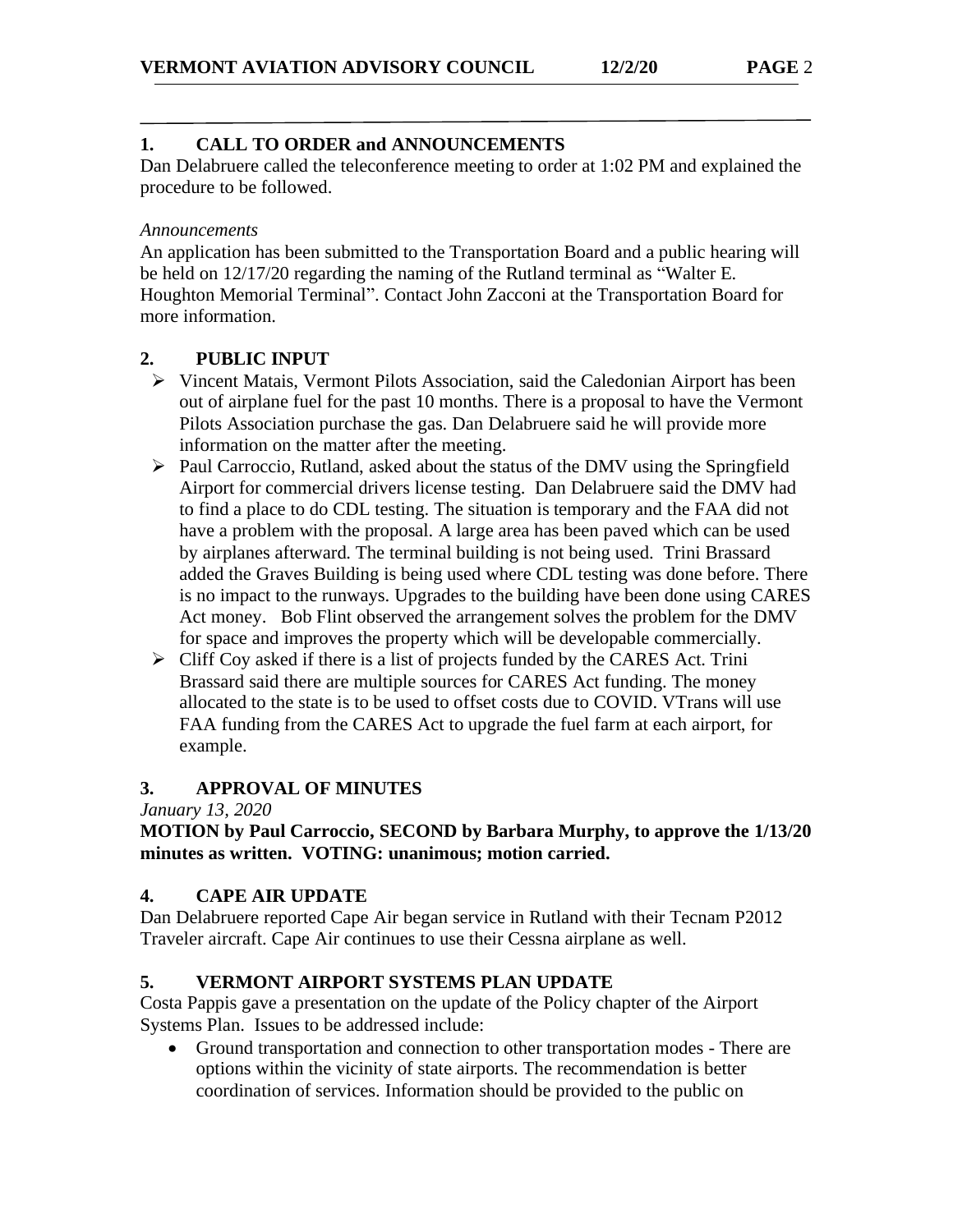available transport options and the airports must be marketed to the service providers.

- Land use and environmental linkages (lengthier runways, permitting, electric aircraft) - Recommendations include working with planning on best practices for land use planning around airports, continue with master permitting, prepare for power distribution utilities for electric aircraft, and improve energy efficiency in airport buildings.
- Economic development and market ideas are needed to encourage economic development and marketing at state airports. Recommendations include prioritizing economic development and marketing ideas for airports in the legislative report.
- Financial sustainability the recommendation is to expand airport infrastructure and have cost effective airport growth.
- Funding sources for airport projects FAA Airport Improvement Program (AIP) funds do not meet all airport capital needs. The recommendation is finding alternative funding sources to bridge the gap.
- Aviation education support the recommendation is to support FBO education outreach efforts with funding and foster partnerships with colleges offering programs in flight operations and aircraft maintenance.
- Prioritization for state-owned airport projects the recommendation is to have a common prioritization method for projects before the FAA and for non-FAA grants.

Next steps with the plan update include having a public review of the draft plan, finalizing the plan in February 2021, and presenting to the House and Senate transportation committees if needed in February/March 2021.

Bob Flint suggested listing regional development corps as an economic development partner. Costa Pappis said regional development corps are mentioned in the plan. Bob Flint suggested adding Small Business Development Center to SCORE.

It was suggested the Aviation Council be notified when the plan is to be presented to the legislature in order to lend support to staff.

# **6. MASTER PERMITTING UPDATE**

Steve Ireland with McFarland Johnson gave an update on the status of master permitting at each airport in the state. The permits are for hangars and associated stormwater management, wastewater, water, and Act 250. The intent of master permitting is to give guidance on what can be reasonably developed at each airport.

Doug White asked if the infrastructure will be negotiated between the state and the developer. Dan Delabruere said there will be conversation on how infrastructure will be funded.